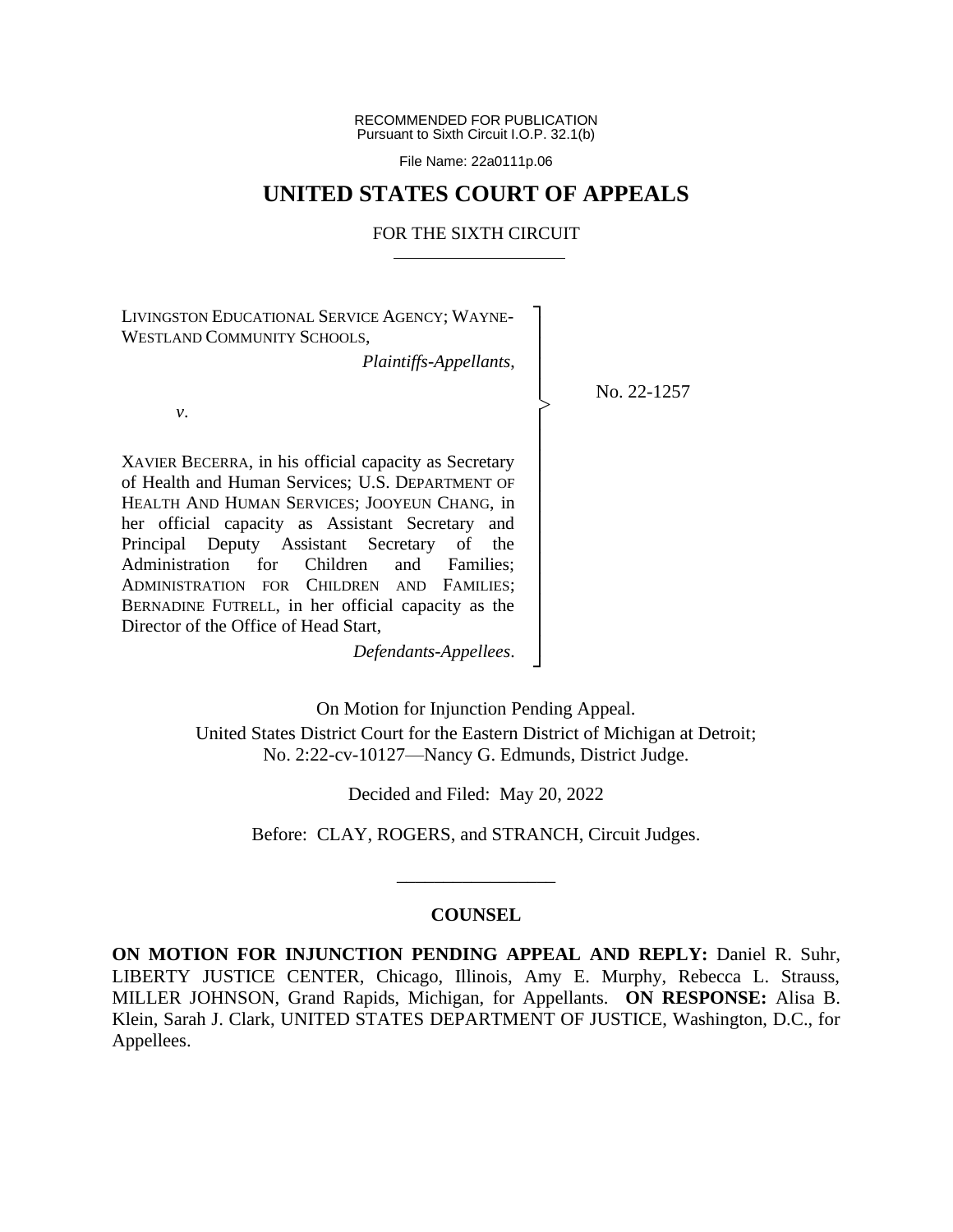## **ORDER** \_\_\_\_\_\_\_\_\_\_\_\_\_\_\_\_\_

\_\_\_\_\_\_\_\_\_\_\_\_\_\_\_\_\_

This case concerns the COVID-19 vaccine mandate for Head Start program staff, contractors, and volunteers imposed by an interim final rule of the Department of Health and Human Services ("HHS"). *See* Vaccine and Mask Requirements To Mitigate the Spread of COVID-19 in Head Start Programs, 86 Fed. Reg. 68,052 (Nov. 30, 2021). Head Start is a federal program that funds early childhood education for low-income children and provides other resources and education to the children's families. *See* 42 U.S.C. § 9831. Plaintiffs Livingston Educational Service Agency and Wayne-Westland Community Schools, both Head Start grantees in Michigan, brought suit to challenge the interim final rule under the Administrative Procedure Act, the Congressional Review Act, and several provisions of the United States Constitution. The district court granted a temporary restraining order ("TRO") but later denied a preliminary injunction and dissolved the TRO. Plaintiffs appeal the denial of their motion for a preliminary injunction. At issue here is plaintiffs' motion for an injunction pending appeal.

The plaintiffs are not entitled to an injunction pending appeal because the plaintiffs have not shown that they will likely prevail on the merits, as the district court persuasively explained in its denial of the plaintiffs' motion for a preliminary injunction. We adopt the reasoning of the district court in that respect. *See Livingston Educ. Serv. Agency v. Becerra*, No. 22-CV-10127, 2022 WL 660793, at \*4-8 (E.D. Mich. Mar. 4, 2022).

"We consider four factors when deciding whether to grant an injunction pending appeal: (1) whether the applicant is likely to succeed on the merits of the appeal; (2) whether the applicant will be irreparably harmed absent the injunction; (3) whether the injunction will injure the other parties; and (4) whether the public interest favors an injunction*." Monclova Christian Acad. v. Toledo-Lucas Cnty. Health Dep't*, 984 F.3d 477, 479 (6th Cir. 2020). In their motion for an injunction pending appeal, the plaintiffs argue that they are likely to prevail on the merits for two reasons: first, because HHS violated the Administrative Procedure Act when it issued the vaccine requirement through an interim final rule instead of through notice-and-comment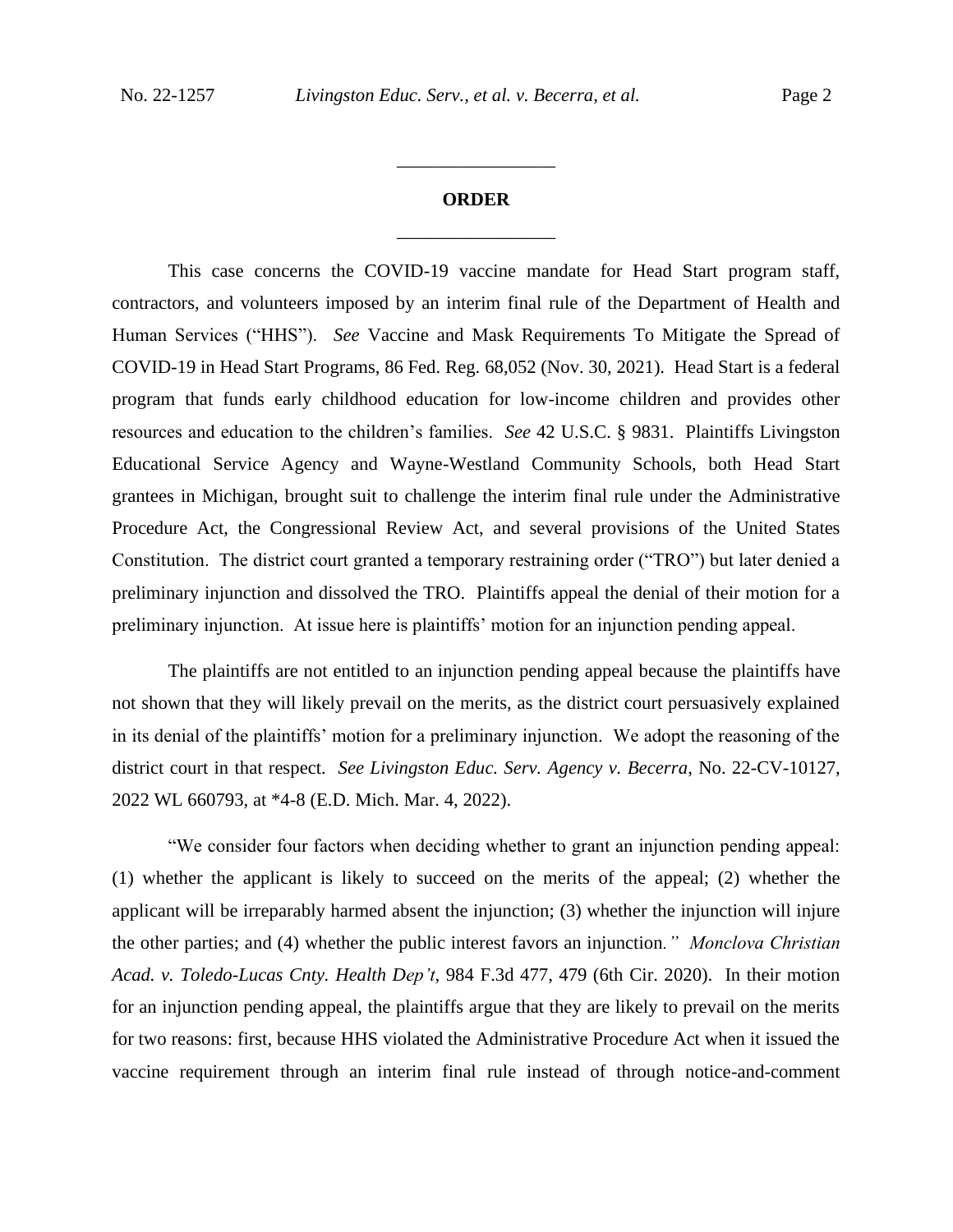rulemaking, and second, because HHS does not have the statutory authority to enact a vaccine requirement.

First, HHS likely did not violate the Administrative Procedure Act when it promulgated the vaccine requirement through an interim final rule instead of notice-and-comment rulemaking. HHS may use an interim final rule instead of notice-and-comment rulemaking "when the agency for good cause finds . . . that notice and public procedure thereon are impracticable, unnecessary, or contrary to the public interest." 5 U.S.C. § 553(b)(B). The Supreme Court recently addressed this issue in *Biden v. Missouri* and held that the Secretary of HHS was not required to use noticeand-comment rulemaking to issue a vaccine requirement for the staff of Medicare and Medicaid facilities. *See* 142 S. Ct. 647, 654 (2022) (per curiam). The Court concluded that "the Secretary's finding that accelerated promulgation of the rule in advance of the winter flu season would significantly reduce COVID–19 infections, hospitalizations, and deaths . . . constitutes the 'something specific' . . . required to forgo notice and comment." *Id*. Similarly, in this case the Secretary made a specific finding that "[t]he Delta variant, which in the summer of 2021 became the predominant SARS-CoV-2 strain in the United States, is more contagious—spreading twice as fast—and results in more cases and hospitalizations for children." 86 Fed. Reg. at 68,055. The interim final rule also explained that "[Head Start staff] [b]eing fully vaccinated reduces risk of the transmission of SARS-COV-2 from staff to children who are not yet eligible for the vaccine and must be protected to minimize their exposure." *Id*. The interim final rule contains ample discussion of the evidence in support of a vaccine requirement and the Secretary's justifications for enacting the requirement. *See generally* 86 Fed. Reg. at 68,055-059. Given the similarity between the interim final rule at issue here and the rule that the Supreme Court upheld in *Missouri*, the plaintiffs are unlikely to prevail on their claim that the lack of notice-andcomment rulemaking violated the Administrative Procedure Act.

Second, HHS likely has the statutory authority to issue a vaccine requirement for Head Start program staff, contractors, and volunteers. The statute creating the Head Start program gives the Secretary of HHS the power to promulgate regulations to promote the health and wellbeing of the children in the program. The Head Start statute provides that the Secretary "shall modify, as necessary, program performance standards by regulation applicable to Head Start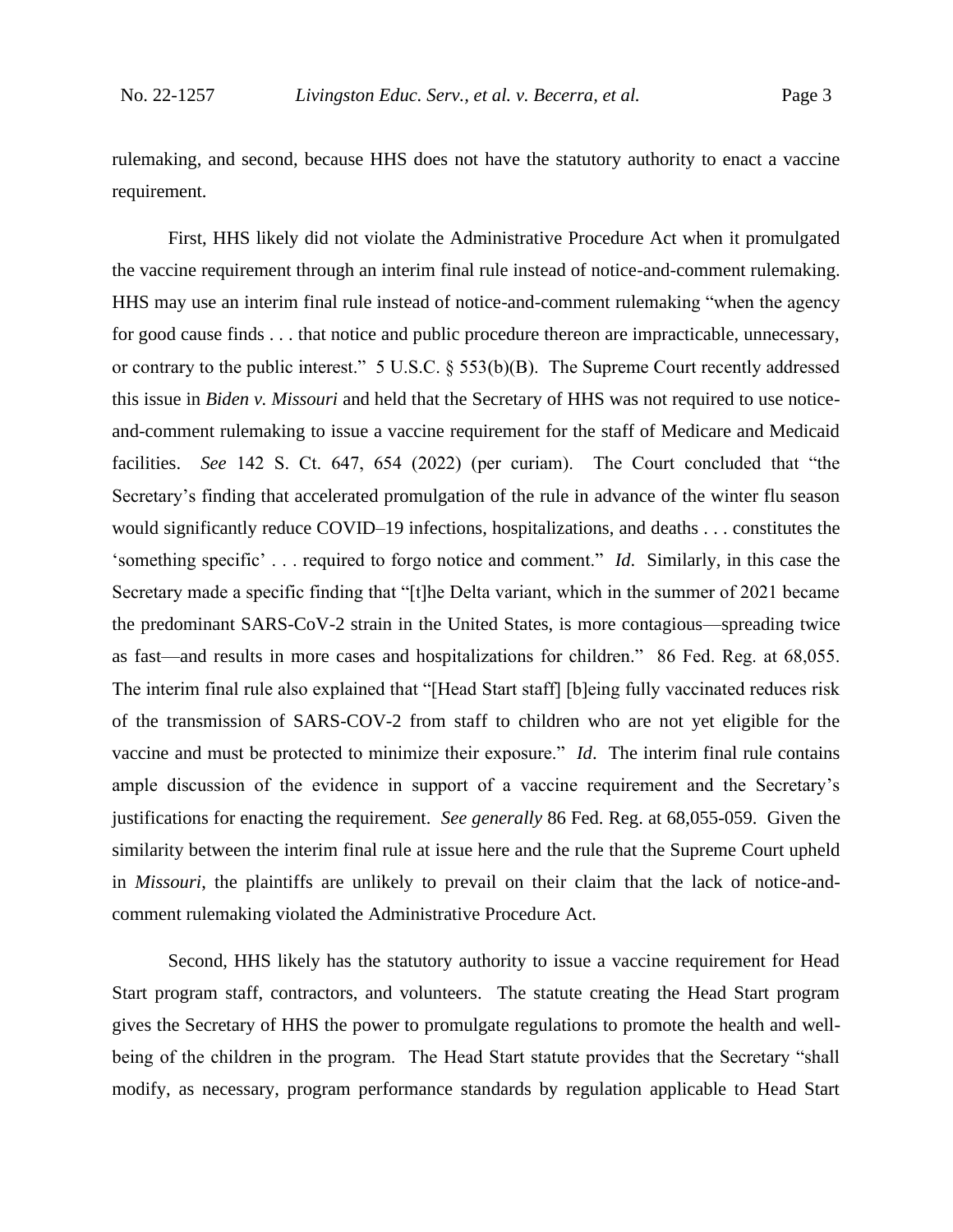agencies and programs," including designated standards and "such other standards as the Secretary finds to be appropriate." 42 U.S.C. §  $9836a(a)(1)(A)$ , (E). In addition to that broad grant of authority, the statute also specifically provides how the Secretary may remedy "health" risks to children in the program. A "deficiency" is defined as "a systemic or substantial material failure of an agency in an area of performance that the Secretary determines involves . . . a threat to the *health*, safety, or civil rights of children or staff[.]" 42 U.S.C. § 9832(2)(A)(i) (emphasis added). The statute gives the Secretary the power to remedy deficiencies, and in particular provides that "if the Secretary finds that the deficiency threatens the *health or safety* of staff or program participants," the Secretary must "require the agency . . . to correct the deficiency immediately[.]" 42 U.S.C. § 9836a(e)(1)(B)(i) (emphasis added). In *Missouri*, the Supreme Court held that similar statutory language permitted HHS to promulgate a vaccine requirement for the staff of Medicare and Medicaid facilities. The statute at issue in that case provided that "the Secretary [may] impose conditions on the receipt of Medicaid and Medicare funds that 'the Secretary finds necessary in the interest of the health and safety of individuals who are furnished services." 142 S. Ct. at 652 (citation omitted). The Court concluded that "[t]he rule thus fits neatly within the language of the statute." *Id*. The same is true here. The risk that unvaccinated staff members could transmit a deadly disease to children in Head Start programs—who are ineligible for the COVID-19 vaccine due to their young age—is plainly "a threat to the health" of the children. *See* 42 U.S.C. § 9832(2)(A)(i).

The Supreme Court noted in *Missouri* that "the longstanding practice of Health and Human Services" is relevant to this inquiry, *see* 142 S. Ct. at 652, and HHS has a history of regulating the health of Head Start staff in order to protect the children in the program. The previous version of 45 C.F.R. § 1302.93, which was in effect from November 2016 to November 2021, was titled "Staff health and wellness." That regulation provided that:

A program must ensure each staff member has an initial health examination and a periodic re-examination as recommended by their health care provider in accordance with state, tribal, or local requirements, that include screeners or tests for communicable diseases, as appropriate. The program must ensure staff do not, because of communicable diseases, pose a significant risk to the health or safety of others in the program that cannot be eliminated or reduced by reasonable accommodation . . . .